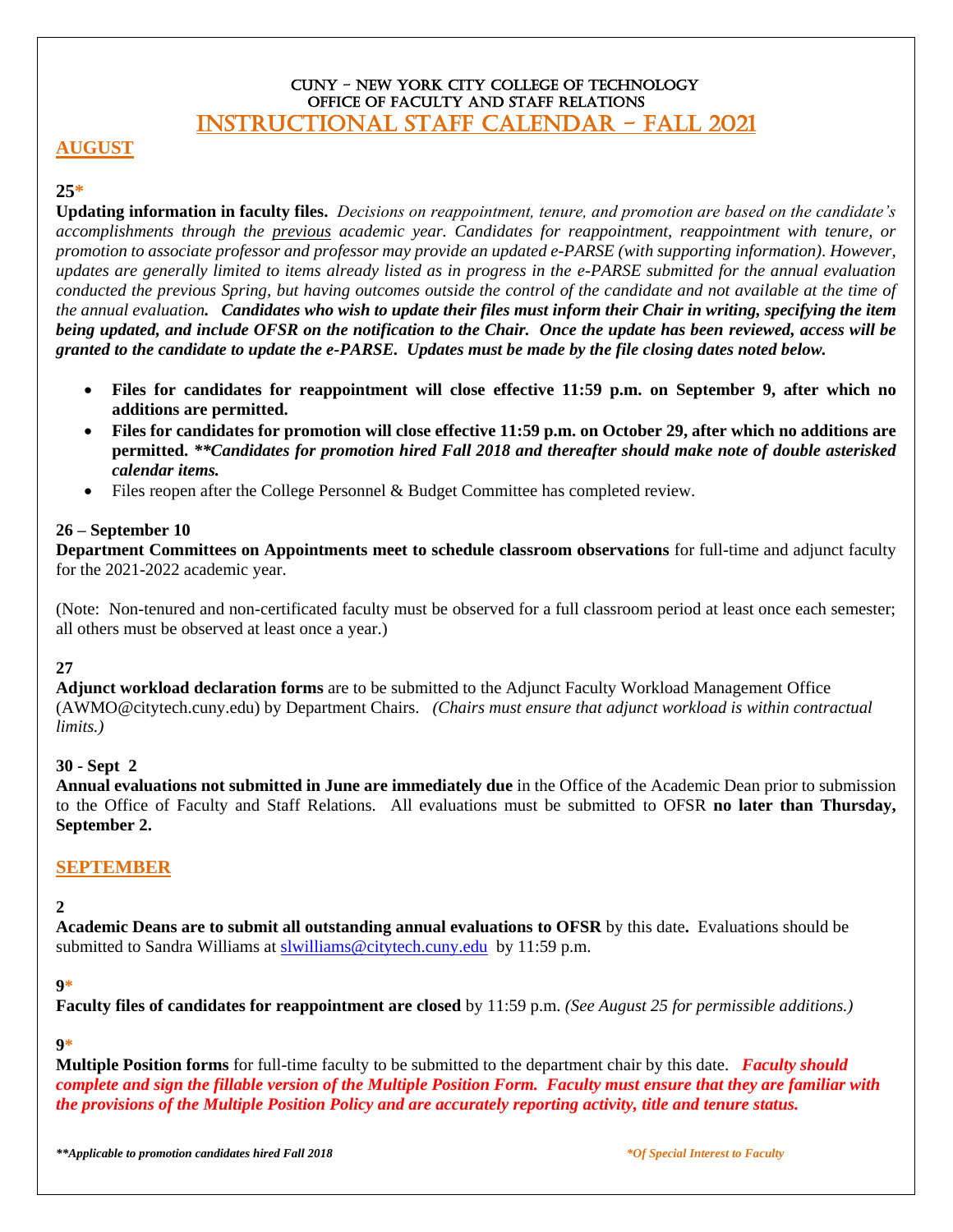### **9**

**College P & B Organizational Meeting.** *(Note: All P&B Committee meetings begin via videoconference at 9:30 A.M. unless otherwise noted. All Thursday mornings should be kept open.)*

# **10 - 22**

**Department Committees on Appointments meet to approve multiple position forms** for full-time faculty. *Familiarity with the provisions of the Multiple Position Policy is essential. Department Chair must note Committee meeting date on Multiple Position Form.* <http://www.citytech.cuny.edu/fsr/docs/policies/MPPRevised2014.pdf>

## **10 - 22**

**Department Committees on Appointments** meet to consider candidates for reappointment. The committee chair should contact Sandra Williams in OFSR at [slwilliams@citytech.cuny.edu](mailto:slwilliams@citytech.cuny.edu) to schedule meeting times.

## **20\***

**Application period opens for promotion to Associate Professor and Professor** for eligible candidates**.** \*\*Candidates hired fall 2018 and thereafter submit RPA with a list of proposed external evaluators to department chair. **The chair will share the list of external evaluators with the Department Appointments Committee**, and forward the RPA to the academic dean, who will forward to the provost, who will submit fully-signed RPA to OFSR **by 11:59 p.m. on Friday, October 8.** *Fully-signed RPAs for ALL promotion candidates must be submitted to OFSR by October 8.*

## **20\***

**Fellowship Leave and Scholar Incentive Award application period opens.** Requests are for academic leaves commencing Fall 2022 or Spring 2023 -- the **2022-2023** academic year. Candidates declare their intentions by submitting a fully-signed Request for Personnel Action (RPA) form to OFSR **by 11:59 p.m. on Friday, October 8**. RPAs should be submitted via email to Sandra Williams at [slwilliams@citytech.cuny.edu.](mailto:slwilliams@citytech.cuny.edu)

# **23**

**College P & B Committee** meets to consider candidates for 3rd and 5th year appointments, to be presented by department chairs.

## **24\***

**Multiple Position forms** for full-time faculty to be submitted to OFSR via the academic dean by this date. **The forms should be uploaded to the college's secure drive or designated Dropbox account, organized by school and academic department, for retrieval by OFSR.**

## **30\*\***

**Department Appointments Committees** should select list of external evaluators for candidates for promotion from the candidate's prospective list and a list provided by DAC members by this date.

## **30**

**College P & B Committee** meets for continuation of presentations of candidates for  $3^{rd}$  &  $5^{th}$  year appointment. Presentations by department chairs.

# **OCTOBER**

# **7**

**College P & B Committee** meets for presentations of candidates for appointment to the  $7<sup>th</sup>$  year. Presentations by department chairs.

### **7\*\***

**Academic deans must submit RPAs for candidates for promotion hired Fall 2018** to Provost by this date.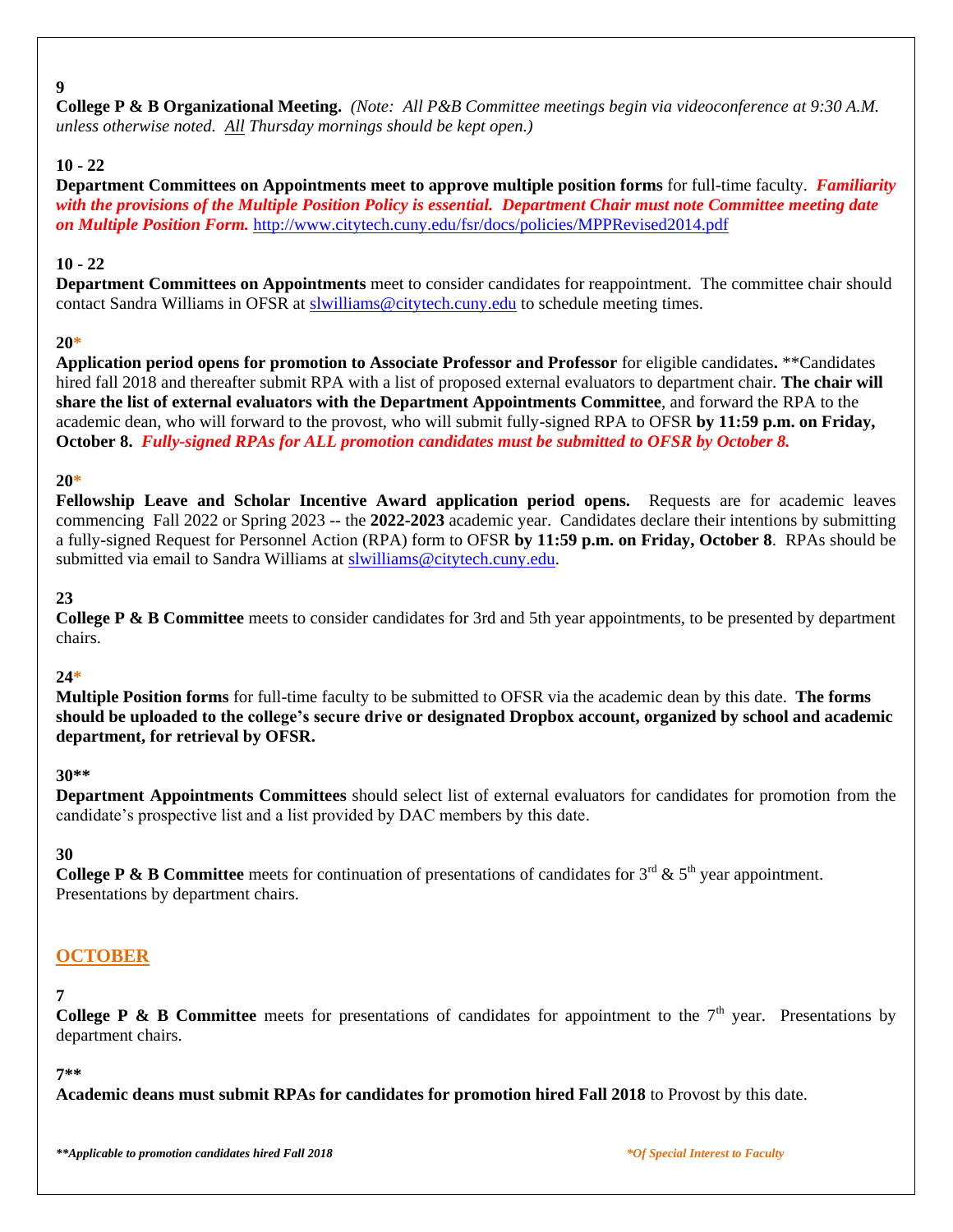#### **8\***

**The Provost must submit a fully-signed Request for Personnel Action (RPA) Form for candidates for promotion to Associate Professor and Professor hired Fall 2018** via email to OFSR **by 11:59 p.m**. by this date. (**See August 25 above for important information on updating files.) All other candidates for promotion must submit a fully-signed RPA via email to OFSR by this date as well.** RPAs should be submitted to [slwilliams@citytech.cuny.edu.](mailto:slwilliams@citytech.cuny.edu)The file is closed effective 11:59 p.m. on **October 29**.

#### **8\*\***

**Department chairs must submit final list of external evaluators for promotion candidates hired fall 2018** to the academic dean by this date.

### **8\***

**Candidates for Fellowship Award and Scholar Incentive Award declare their intentions** by submitting a fully-signed RPA Form via email to OFSR by 11:59 p.m. RPAs should be submitted to [slwilliams@citytech.cuny.edu.](mailto:slwilliams@citytech.cuny.edu)

#### **11\*\***

**Academic deans begin soliciting reviews from list of external evaluators for candidates hired fall 2018 for promotion.** Reviewers must notify deans of acceptance within one week; reviews are to be submitted to the Office of the Provost **by November 19, 2021.**

### **21**

**College P & B Committee** meets for continuation of presentation by the department chairs of candidates for appointment to the 7th year. College P&B Committee begins consideration of candidates for  $4<sup>th</sup>$  year,  $6<sup>th</sup>$  year, tenure and CCE, to be presented by the P&B Subcommittee on Reappointments.

### **28**

**College P & B Committee** meets for continuation of presentations by the P & B Subcommittee on Reappointments of candidates for  $4<sup>th</sup>$  year, 6<sup>th</sup> year, Tenure and CCE.

### **29\***

**Last day candidates for promotion to professor and associate professor may provide updated e-PARSE (with supporting information). (See August 25 for information on what may be updated.)** The file is closed effective 11:59 p.m.

## **NOVEMBER**

### **1**

**Files are open for Departmental Peer Committees** to review and act on promotion to Associate Professor and Professor, prior to December holiday period. **Committees should contact Sandra Williams at [slwilliams@citytech.cuny.edu](mailto:slwilliams@citytech.cuny.edu) to schedule file reviews.**

### **4**

**College P & B Committee** meets for continuation of presentations by the P & B Subcommittee on Reappointments, of candidates for  $4<sup>th</sup>$  year,  $6<sup>th</sup>$  year, Tenure and CCE.

### **5\***

**Faculty applying for Fellowship Award or Scholar Incentive award** submit application, timeline, and any supporting documents to the department chair for review by the Appointments Committee by this date.

## **11**

**College P & B Committee** meets for continuation of presentations by the P & B Subcommittee on Reappointments, of candidates for  $4<sup>th</sup>$  year,  $6<sup>th</sup>$  year, Tenure and CCE.